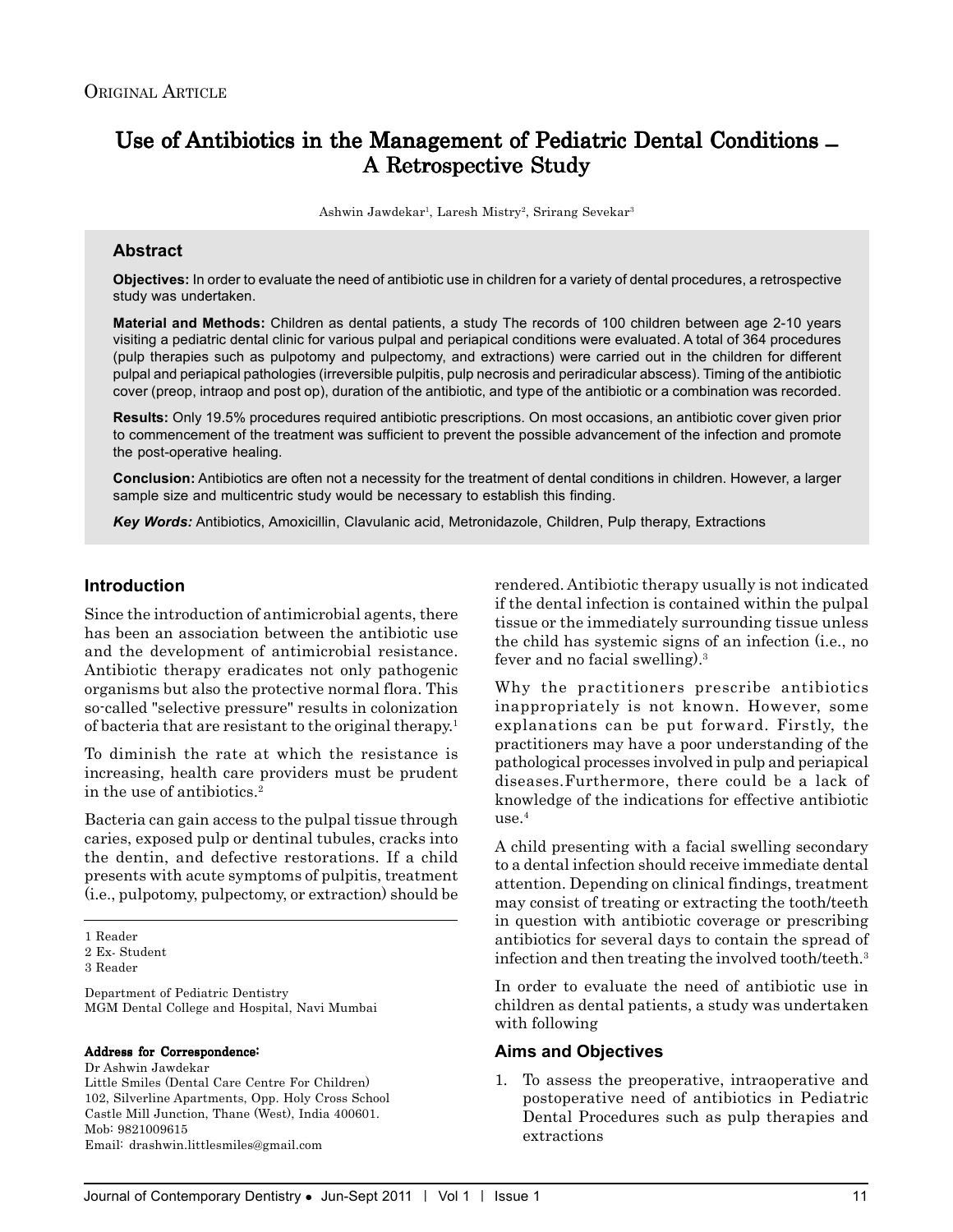- 2. To ascertain the preoperative, intraoperative and postoperative need of antibiotics in Pediatric Dental Conditions based upon the diagnosis
- 3. To evaluate the type or combination of antibiotic/s for the management of Pediatric Dental Conditions based upon the diagnosis

# **Material and Methods**

The records of 100 children between age 2-10 years visiting a pediatric dental clinic for various pulpal and periapical conditions were evaluated. A total of 364 procedures (pulp therapies such as pulpotomy and pulpectomy, and extractions) were carried out in the children for different pulpal and periapical pathologies (irreversible pulpitis, pulp necrosis and periradicular abscess). Timing of the antibiotic cover

(preop, intraop and post op), duration of the antibiotic, type of the antibiotic or a combination prescribed, whether the same was complemented with any analgesic was documented. Antibiotics were prescribed only after ascertaining known allergies for a minimum duration of 5 days with a loading dose. Syrups were preferred to tablets or capsules. Vitamin B complex-lactobacilli-zinc supplementation was added to a longer course (more than 5 days). The Table I below shows the prescribed dosages.

Often, a diagnosis was not established and a differential diagnosis was considered at the initial examination before carrying out the actual treatment. Thus, the antibiotic/combination was used to cover or prevent the possible advancement of the infection until a definitive treatment was carried out.

|  |  |  | Table I: Drug dosages prescribed |
|--|--|--|----------------------------------|
|--|--|--|----------------------------------|

| Drug                          | Dosage                       | <b>Frequency</b> |
|-------------------------------|------------------------------|------------------|
| Amoxicillin                   | 50mg/kg/day in divided doses | TID              |
| Amoxicillin + Clavulanic acid | 50mg/kg/day in divided doses | <b>BID</b>       |
| Metronidazole                 | 30mg/kg/day in divided doses | TID              |
| Cephadroxil 125mg/5ml         | 30mg/kg/day in divided doses | <b>BID</b>       |

Often the patients were already receiving an antibiotic either satisfactorily or unsatisfactorily. Hence, the timing, frequency, duration and dosage of the previously prescribed drug and its effectiveness were evaluated before prescribing a new antibiotic or a combination. All chronic intraoral lesions (sinuses, abscesses) were treated with topical Metronidazole. All children were prescribed an analgesic for symptomatic relief (Ibuprofen and/ or Paracetamol).

The results of the study are presented below.

## **Results**

Table II summarizes the diagnoses of the conditions

| <b>Diagnosis</b>      | No.of Teeth Involved | Preop | Intraop | Postop | Total |
|-----------------------|----------------------|-------|---------|--------|-------|
| Irreversible Pulpitis | 147                  |       |         |        | 13    |
| Pulp Necrosis         | з                    |       |         |        | ິ     |
| Periradicular Abscess | 31                   | 26    |         |        | 29    |
| Total                 | 181                  | 36    |         |        | 44    |

#### Table II: Timing of Antibiotic-use based upon the Pulpal Diagnosis

| Table III: Antibiotic/Combination Used based on the Pulpal Diagnosis |  |  |  |  |  |
|----------------------------------------------------------------------|--|--|--|--|--|
|----------------------------------------------------------------------|--|--|--|--|--|

| Antibiotics                               | Irreversible<br>Pulpitis | Pulp<br><b>Necrosis</b> | Periradicular<br>Abscess | Others         | Total |
|-------------------------------------------|--------------------------|-------------------------|--------------------------|----------------|-------|
| Amoxicillin                               | 9.                       |                         |                          | $\overline{a}$ | 16    |
| Amoxicillin+Clavulanic Acid               |                          | 4                       | 11                       |                | 19    |
| Amoxicillin+Metronidazole                 |                          |                         | $5*$                     |                | $6*$  |
| Amoxicillin+Clavulanic Acid+Metronidazole | 2                        | 2                       | 6                        |                | 10    |
| Topical Metrondazole                      | 5                        | 4                       | 10                       |                | 20    |
| Total                                     | 14                       |                         | $39*$                    |                |       |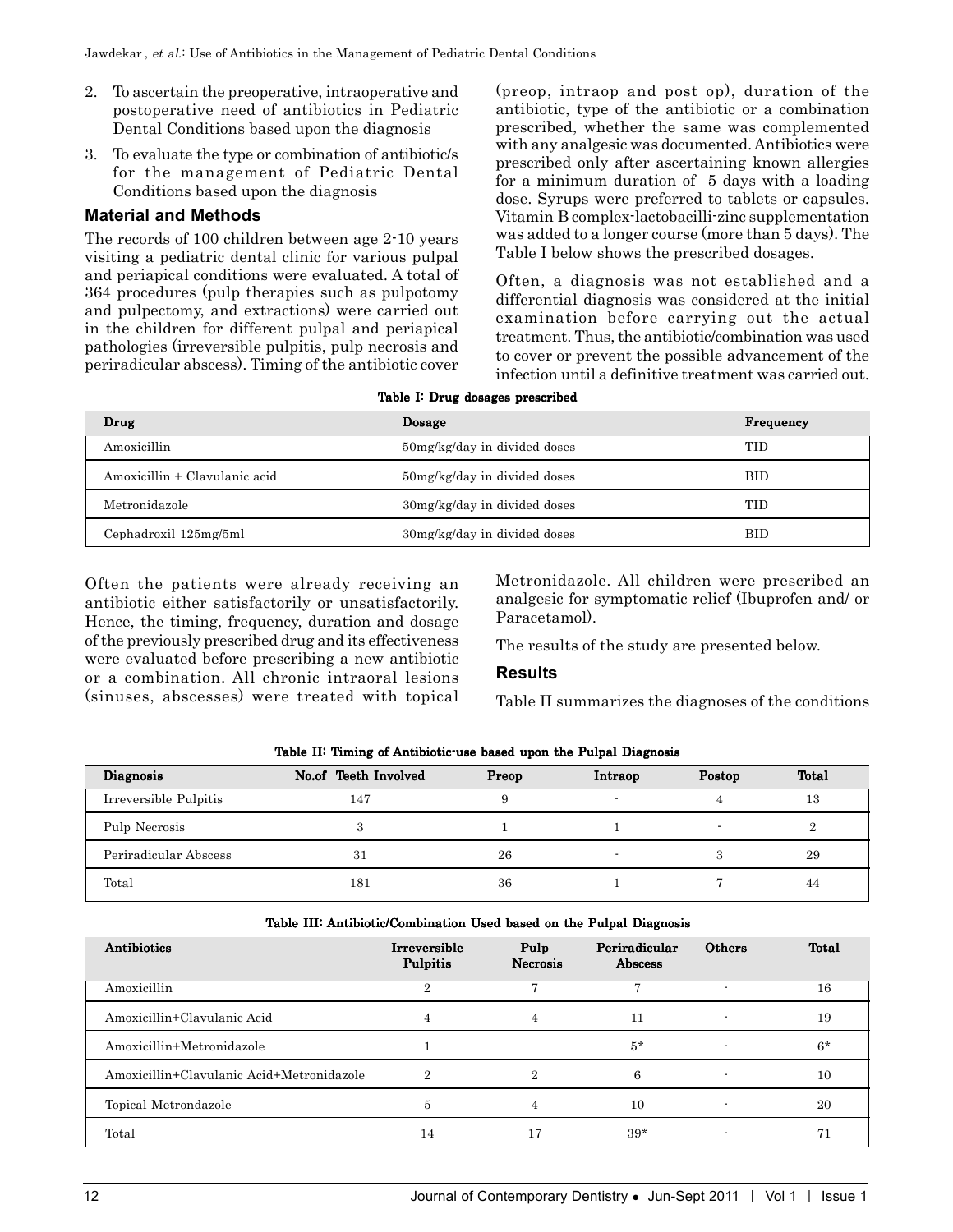for which an antibiotic or a combination was prescribed and timing of the prescription. Out of 181 conditions, only 44 conditions were treated with antibiotic/s; out of which 29 were diagnosed as periradicular abscesses, 13 as irreversible pulpitis and 2 as pulpal necrosis. On 36 occasions, the antibiotics were prescribed preoperatively for a condition, once intraoperatively (for a two visit pulpectomy) and on 7 occasions for a post-treatment condition such as swelling.

Table III depicts the type of antibiotic used for the infection based on the diagnosis of pulpal and periapical pathology. It can be seen that the patients with periraducular abscess required the antibiotic/ combination more often than the condition diagnosed as pulp necrosis and irreversible pulpitis. Amoxicillin + Clavulanic acid was the most preferred combination, followed by plain Amoxicillin. The patients who had been receiving Amoxicillin unsatisfactorily were given additional Metronidazole or a combination of Amoxicillin + Clavulanic acid and Metronidazole. All chronic intraoral lesions (sinuses, abscesses) were treated with topical Metronidazole. Only in one case, a patient had been receiving Cephadroxil with Metronidazole satisfactorily, and the same was continued.

Table IV, V and VI report the use of antibiotics in pulpectomy, extractions and in all procedures,

respectively. Most often, the antibiotic cover has been provided preoperatively to prevent the possible advancement of the infection until a definitive treatment was carried out. Only once, antibiotic was prescribed intraoperatively for a two visit pulpectomy due to a developed acute apical periodontitis. In the children undergoingpulpectomy in a single visit (out of 181 total cases), only 7 required a post-operative antibiotic for a similar condition. Out of total 183 extractions, only two required post-operative antibiotics for infected wounds and twenty five patients were prescribed provided preoperatively to prevent the possible complication of the infection.

#### **Discussion**

The justification of indecisive use of antibiotics on the part of clinicians is a mystery worthy of attention.

It is reported that oral administration of antimicrobial drugs alone produce little or no pain relief within 24 hours and anti-inflammatory analgesics offer poor pain control in pain due to the ravages of dental caries of periodontal disease.5 In the present study, pain was not considered as a sole criterion while prescribing an antibiotic. Rather all the children were prescribed an analgesic for symptomatic relief (Ibuprofen and/ or Paracetamol) and an antibiotic was prescribed only in some conditions topossible advancement of the infection and in a few cases to treat development of infections,

| Table IV Antibiotic use in Pulpectomy |                       |              |                |               |       |  |
|---------------------------------------|-----------------------|--------------|----------------|---------------|-------|--|
| Pulpectomy                            | No. of Teeth Involved | Preoperative | Intraoperative | Postoperative | Total |  |
| Irreversible Pulpitis                 | 147                   | $9*$         |                |               | 13    |  |
| Pulp Necrosis                         | 3                     |              |                |               |       |  |
| Periradicular Abscess                 | 31                    | 26           |                | 3             | 29    |  |
| Total                                 | 181                   | $36*$        |                |               | 44    |  |

Table IV: Antibiotic-use in Pulpectomy

\*Cephadroxil with Metronidazole combination in one case

| Diagnosis                   | No. of Teeth Involved | Pre-op                   | Intra-op                 | Post-op                  | Total                    |
|-----------------------------|-----------------------|--------------------------|--------------------------|--------------------------|--------------------------|
| Pulpal/Periapical Pathology | 179                   | 25                       | $\overline{\phantom{a}}$ | $\Omega$                 | 27                       |
| Other Causes                |                       | $\overline{\phantom{a}}$ | $\overline{\phantom{a}}$ | $\overline{\phantom{a}}$ | $\overline{\phantom{a}}$ |
| Total                       | 183                   | 25                       | $\overline{a}$           |                          | 27                       |

| No. of Extractions | No. of Pulpectomies | Total No. Teeth (Prescribed) |
|--------------------|---------------------|------------------------------|
| 183                | 181                 | 71 (out of 364) 19.5%        |